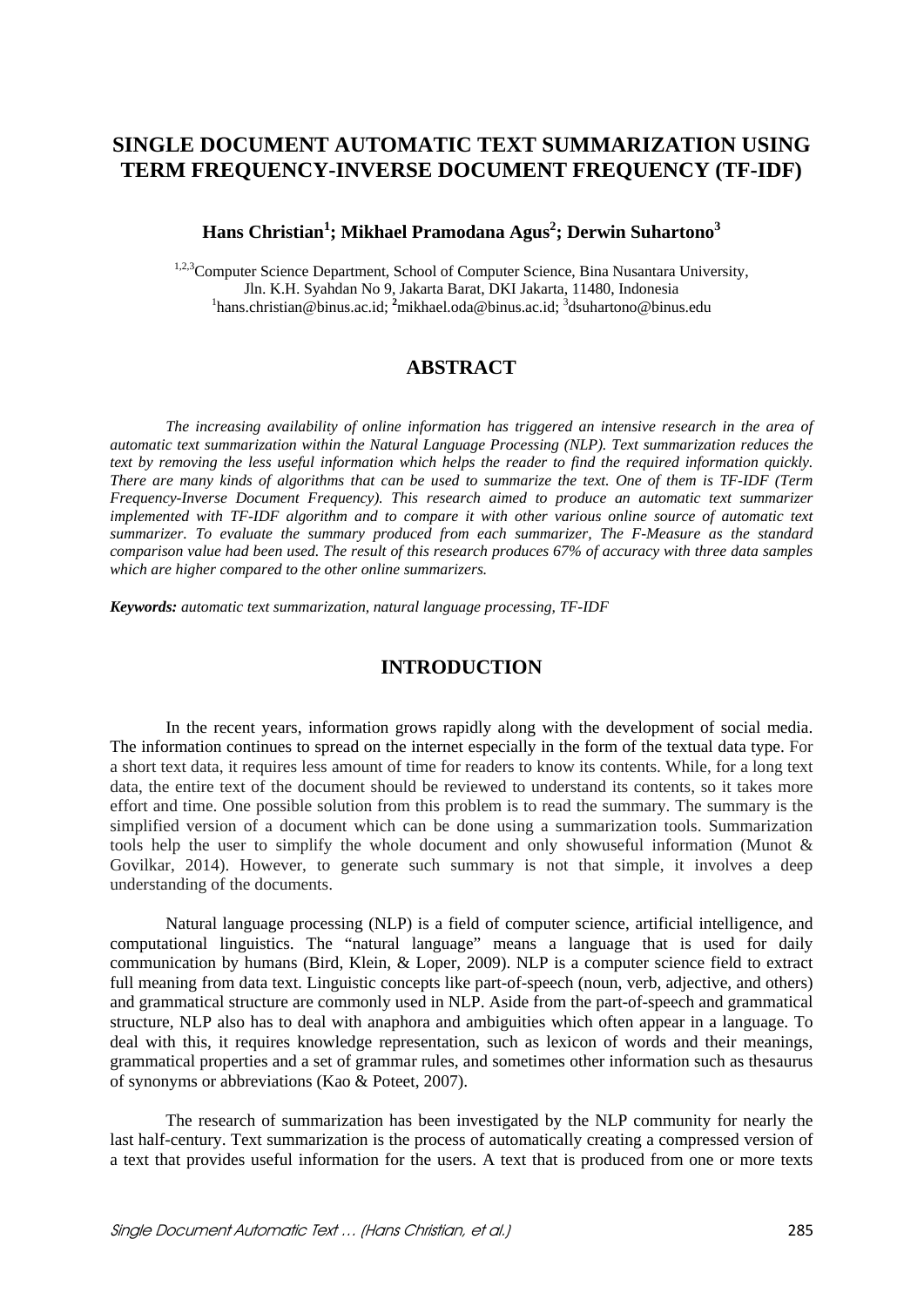conveys important information in the original text(s), and is no longer than half of the original text(s) and is significantly less than that (Radev et al., 2002). There are three important aspects that characterize research on automatic summarization from the previous definition. First, the summary may be produced from a single document or multiple documents. Second, the summary should preserve important information. Last, the summary should be short. In addition, Lahari, Kumar, and Prasad (2014) stated that sentences containing proper nouns and pronouns have greater chances to be included in the summary. These chancesare overcome through statistical and linguistic approach.

In general, there are two basic methods of summarization. They are extraction and abstraction. Abstractive text summarization method generates a sentence from a semantic representation and then uses natural language generation technique to create a summary that is closer to what a human might generate. There are summaries containing word sequences that are not present in the original (Steinberger & Ježek, 2008). It consists of understanding the original text and re-telling it in fewer words. It uses the linguistic approach such as lexical chain, word net, graph theory, and clustering to understand the original text and generate the summary. On the other hand, Extractive text summarization works by selecting a subset of existing words, phrases or sentences from the original text to form summary. Moreover, it is mainly concerned with what the summary content should be. It usually relies on the extraction of sentences (Das & Martins, 2007). This type of summarization uses the statistical approach like title method, location method, Term Frequency-Inverse Document Frequency (TF-IDF) method, and word method for selecting important sentences or keyword from document (Munot & Govilkar, 2014).

The Term Frequency-Inverse Document Frequency (TF-IDF) is a numerical statistic which reflects how important a word is to a document in the collection or corpus (Salton *et al*., 1988). This method is often used as a weighting factor in information retrieval and text mining. TF-IDF is used majorly to stop filtering words in text summarization and categorization application. By convention, the TF-IDF value increases proportionally to the number of times that a word appears in a document, but is offset by the frequency of the word in the corpus, which helps to control the fact that some words are more common than others. The frequency term means the raw frequency of a term in a document. Moreover, the term regarding inverse document frequency is a measure of whether the term is common or rare across all documents in which can be obtained by dividing the total number of documents by the number of documents containing the term (Munot & Govilkar, 2014).

In this experiment, an extractive text summarization with TF-IDF method is used to build the summary. Through this experiment, the process of how a summary is formed by using the TF-IDF method is explained. The program is provided with three different documents to be summarized and to calculate its accuracy. An analysis is performed to find outhow the program can reach a certain precision.

Kulkarni and Apte (2013) mentioned that the better approach for extractive summarization program consists of 4 main steps. There are preprocessing of text, features extraction of both words and sentences, sentence selection and assembly, and summary generation. Figure 1 illustrates the procedures of a working extractive automatic text summarization program.

These steps have its respective tasks. First, preprocessing consists of the operation needed to enhance feature extraction such as tokenization, part of speech tagging, removing stop words, and word stemming. Second, it is feature extraction. It is used to extract the features of the document by obtaining the sentence in text document based on its importance and given the value between zero and one. Third, sentence selection and assembly are when the sentences are stored in descending order of the rank, and the highest rank is considered as the summary. Last, summary generation is the sentences that are put into the summary in the order of the position in the original document.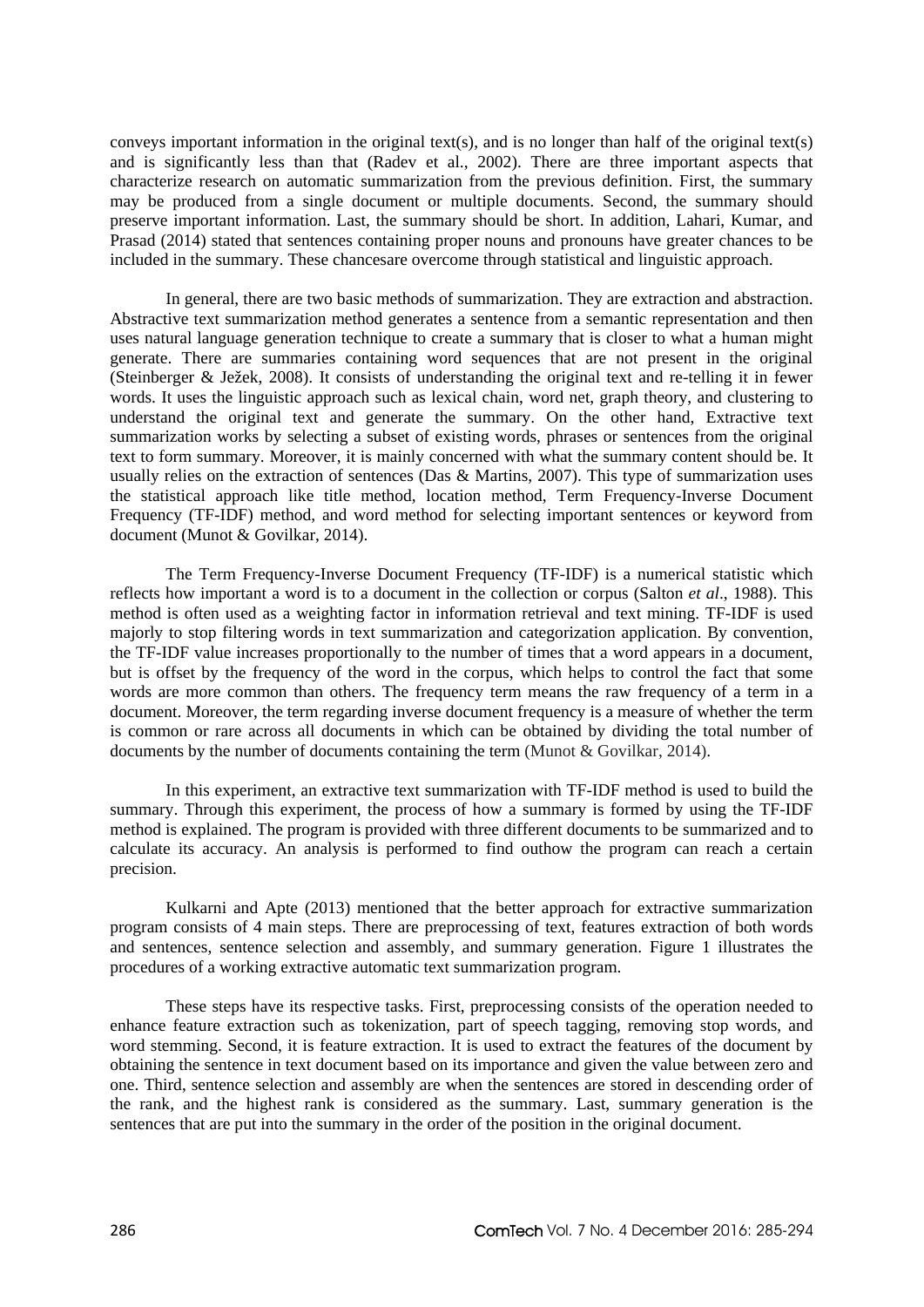An example of these steps can be seen on the text summarization extraction system using extracted keywords program, as described by Al-Hashemi (2010). It accepts an input of a document. Then, the document is preprocessed by the system to improve the accuracy of the program to distinguish similar words. This preprocessing text includes stop word removal, word tagging and stemming. Next, the system uses frequency term, inverse document frequency, and existence in the document title and font type to distinguish relevant word or phrase. As the features are determined, the program starts to find the sentences with the given features and the additional characteristic such as sentence position in the document and paragraph, keyphrase existence, the existence of indicated words, sentence length, and sentence similarity to the document class. Figure 2 shows the diagram of the automatic text summarization extraction program to generate a summary.



Figure 1 Steps of Extractive Automatic Text Summarization Process (Source: Kulkarni & Apte, 2013)

Figure 2 Diagram of the Text Summarization Extraction Program (Source: Al-Hashemi, 2010)

## **METHODS**

There is various kind of algorithm which can be used to create an automatic summarization. The most commonly used is an extractive text summarization with Term Frequency-Inverse Document (TF-IDF). This experiment aims to help the users to efficiently read the document(s) through summarization created by using this program. There are many existing tools which have the same automatic summarization function as this program, but the other programs only help to summarize the single document. This program is capable of summarizing multiple documents. However, in this experiment, the researchers only focus on the performance of the program in summarizing a single document. This experiment also calculates the accuracy of the summary produced by using TF-IDF compared to summary made by professional. The software architecture for this experiment can be seen in Figure 3.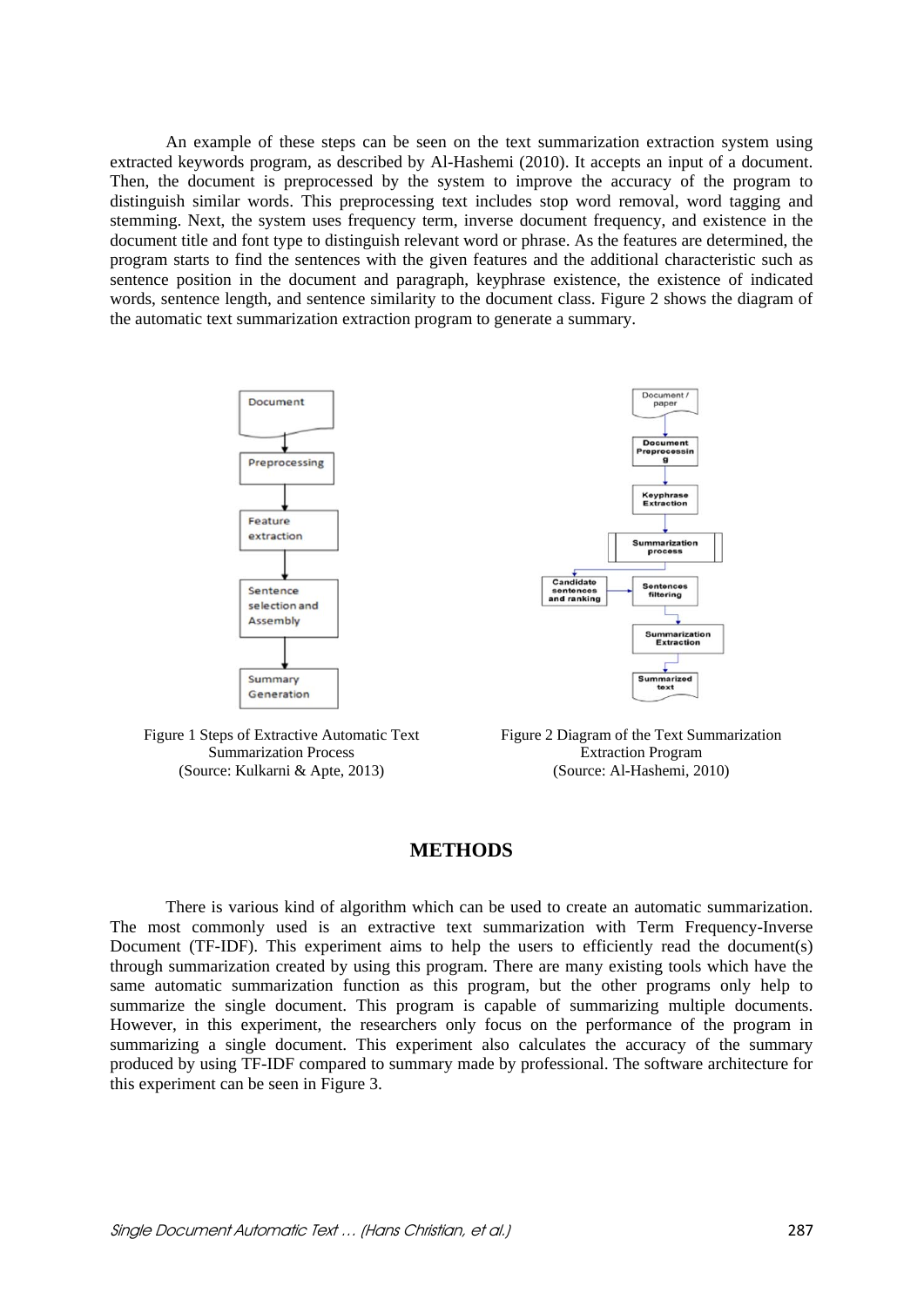

Figure 3 Flowchart of Automatic Summarization

As mentioned before, TF-IDF is a numerical statistic which reflects on how important a word is to a document in the collection or corpus (Salton *et al*., 1988). The TF-IDF value increases proportionally to the number of times when a word appears in the document, but it is offset by the frequency of the word in the corpus, which helps to control the fact that some words are more common than others. The frequency term means the raw frequency of a term in a document. Moreover, the term regarding inverse document frequency is a measure of whether the term is common or rare across all documents in which can be obtained by dividing the total number of documents by the number of documents containing the term (Munot & Govilkar, 2014).

As this experiment is still in its early stage, the sample used in this experiment can only be pure text document copied into the program or ".txt" extension file. The sample is also used in calculating the accuracy of the summary. Three different documents are used as samples in this experiment. These three documents are descriptive text. Although the narrative text has also shown the readable result, in this experiment only descriptive text is used. Unfortunately, this experiment only calculates the result for single document summary as there is no comparison for multi-document summary. Despite not having any accuracy, the result for the multi-document summary can be deemed as readable. The maximum number of the document that the program can summarize are three documents in this stage.

Unlike the other artificial intelligence which needs machine learning, this automatic summarization experiment does not need any machine learning due to the use of existing libraries such as NLTK and TextBlob. By using these existing libraries, the experiment only focuses on how to calculate TF-IDF to summarize the text. This program is divided into three main functions which are preprocessing, feature extraction, and summarization.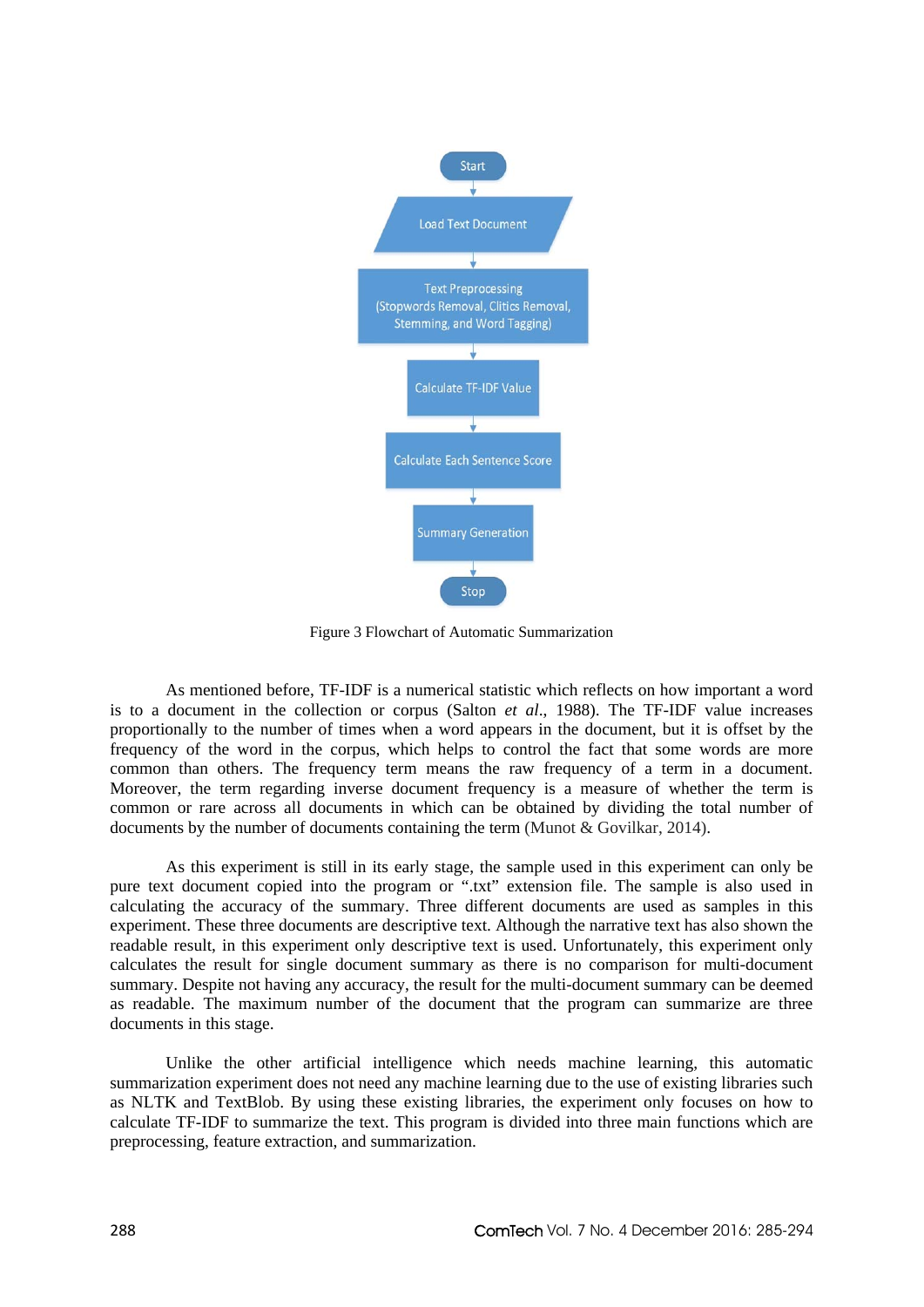Preprocessing function processes the document with NLTK functions like tokenization, stemming, part-of-speech (POS) tagger, and stopwords. After the document is inputted into the program, the preprocessing function splits the text into a list of words using tokenization functions. These tokenization functions are divided into two which are sentence tokenization and word tokenization. Sentence tokenization is a function to split the paragraph into sentences. While word tokenization is a function to split the string of written language into words and punctuation.

At first, the document is normalized using a lower function to normalize the text to lowercase so that the distinction between *News* and *news* is ignored. Then the paragraphs are tokenized into individual sentences. After that, the sentences are tokenized into a list of words. To make sure no unnecessary word in the list, every word in the list are classified using POS tagger function. This POS tag classifies the words into VERB (verbs), NOUN (nouns), PRON (pronouns), ADJ (adjectives), ADV (adverbs), ADP (adpositions), CONJ (conjunctions), DET (determiners), NUM (cardinal numbers), PRT (particles or other function words), X (other: foreign words, typos, abbreviations), '.' (punctuation) (Petrov, Das, & McDonald, 2012). Only VERB and NOUN are calculated in this experiment, because these types of the word are biased to make a summary (Yohei, 2002). All stopwords and clitics are also removed to prevent ambiguities. Then, the list of words is processed using stemming function to normalize the words by removing affixes to make sure that the result is the known word in the dictionary (Bird, Klein, & Loper, 2009).

From the preprocessed list of words, the TF-IDF value of each noun and verb can then be calculated. The equation of TF-IDF can be seen below.

$$
TF = \frac{Total appearance of a word in document}{Total words in a document}
$$
\n
$$
IDF = \log \frac{AllDocument}{}
$$
\n(1)

$$
IDF = log \frac{anpotential number}{DocumentFrequency}
$$
 (2)

$$
TF - IDF = TF \times IDF \tag{3}
$$

The value of TF-IDF ranges from zeroto one with ten-digit precision. After been calculated, these words are sorted in descending order by its value. Then, it is compiled into the new dictionary of word and its value. This sorting is important to analyze the rank of TF-IDF value from all of the words to check the output summary. After knowing TF-IDF value of each word, it can calculate the importance value of a sentence. The importance value of a sentence is a sum of the value of every noun and verb in the sentence. Every sentence in the document is sorted in descending order.

Finally, three to five sentences with the highest TF-IDF value are chosen. The number of sentences in the final summary may change depending on the compression rate of the program chosen by the user. As TF-IDF is an extraction method, the sentences that appear in the summary are the same as the original document. These chosen final sentences are sorted in accordance withits appearance in the original document. For the multi-document summarization, the sentences are sorted similarly with single document summarization. The difference is that it starts from the document which has the lowest total of TF-IDF.

## **RESULTS AND DISCUSSIONS**

The program is created with Python Programming Languageand compiled in Microsoft Visual Studio 2015. Moreover, the interface of the program is created by using the Tkinter which is a package of Python Graphical User Interface. An additional package like Natural Language Toolkit and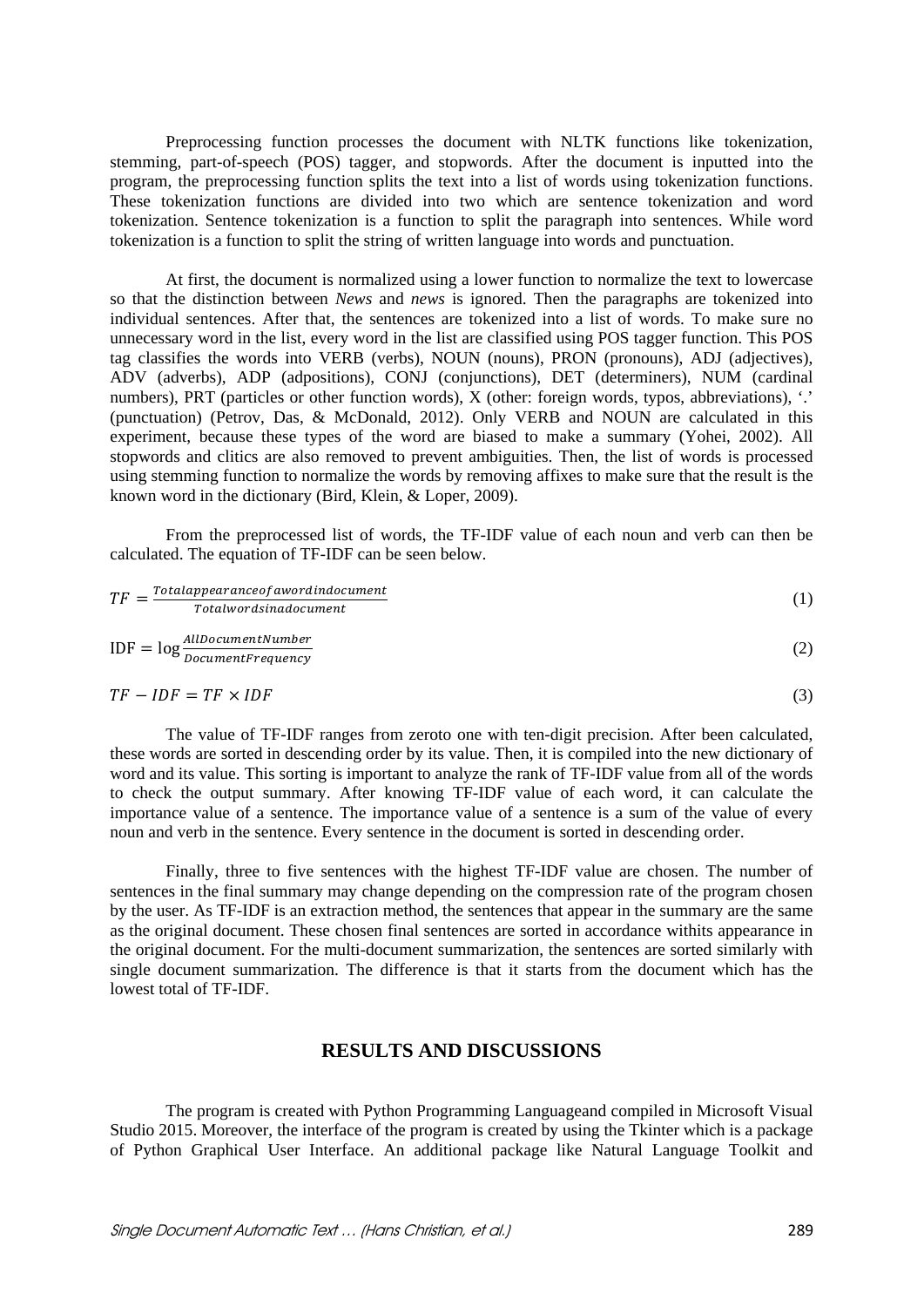Textblob are used for the text processing. Upon execution, the program asks user regarding how many documents to be summarized are. After all the documents are loaded, the user can determine how long the summary is generated by changing the compression rate of 10% and 90%. Then preprocessing step such as stopwords removal, stemming, and word tagging occur one at a time. Next, the program finds the features from the whole documents by using the statistical approach of frequency-inverse document frequency and performing selection to the sentence containing the features. The output summary is printed out in the output section of the interface, along with the percentage and statistical analysis of the summary.

In this experiment, the program has executedsix times, with a different set of documents and compression rate on each execution. The same documentis also summarized by two other online summarizers called www.tools4noobs.com/summarize and textsummarization.net/text-summarizer to be compared with the same compression rate. The statistical details on each experiment are displayed in the Table 1-10, along with the precision, recall, and f-measure of the program.

|                 |                            | <b>Number of Sentences</b>  |                            |                                      |                            |                          |  |  |  |
|-----------------|----------------------------|-----------------------------|----------------------------|--------------------------------------|----------------------------|--------------------------|--|--|--|
|                 |                            |                             |                            | <b>Summary-Created by Summarizer</b> |                            |                          |  |  |  |
| <b>Document</b> | <b>Compression</b><br>Rate | Original<br><b>Document</b> | <b>Summary</b><br>by Human | Program                              | <b>Online summarizer 1</b> | <b>Online summarizer</b> |  |  |  |
|                 |                            |                             |                            |                                      | (Tools 4 noobs)            | (Text)<br>Summarization) |  |  |  |
|                 | 50%                        | 14                          |                            |                                      | 8                          |                          |  |  |  |
|                 | 70%                        | 64                          |                            |                                      |                            | 18                       |  |  |  |
|                 | 70%                        | 18                          |                            |                                      |                            |                          |  |  |  |
|                 | 80%                        | 50                          |                            |                                      |                            | 10                       |  |  |  |
|                 | 30%                        | 28                          | 19                         | 19                                   | 19                         | 19                       |  |  |  |
| h               | 50%                        | 28                          | 14                         | 14                                   | 15                         | 14                       |  |  |  |

#### Table 1 Statistical Result of the Experiment

As shown in Table 1, during the first experiment of program the total number of the sentences in the original document is 14 and the summary by human consists of 7 sentences. With the compression rate is adjusted to 50%, program summarizer and online text summarizers 2 (Text Summarization) can produce 7 sentences while online text summarizer 1 (Tools 4 Noobs) produces 8 sentences for the summary. For the second experiment, the compression rate is increased to 70%, and the sentences in the third document are 64. Program summarizer and online summarizer 1 (Tools 4 Noobs) produce the same number of sentences as the summary by the human, which is 17, and online summarizer 2 (Text Summarization) has 18 sentences. In the third experiment, the document consists of 18 sentences and the summary by human consists of 5 sentences. This time the compression rate remains the same, and all the summarizers can produce the same number of the sentences with the summary by the human. During the fourth experiment, the document consists of 50 sentences and the compression rate is set to 80%. With that condition summary by human, program summarizer, and online summarizer 1 (Tools for Noobs) produce the same number of sentences which is 9. However, online summarizer 2 (Text Summarization) produces 10 sentences. The length of the fifth and sixth document is 28 sentences but with different compression rate which is 30% and 50%. The fifth experiment shows that all summaries produced have nine sentences. While the sixth experiment all summaries have 14 sentences, except the summary from online summarizer 1 (Tools 4 Noobs) which has 15 sentences.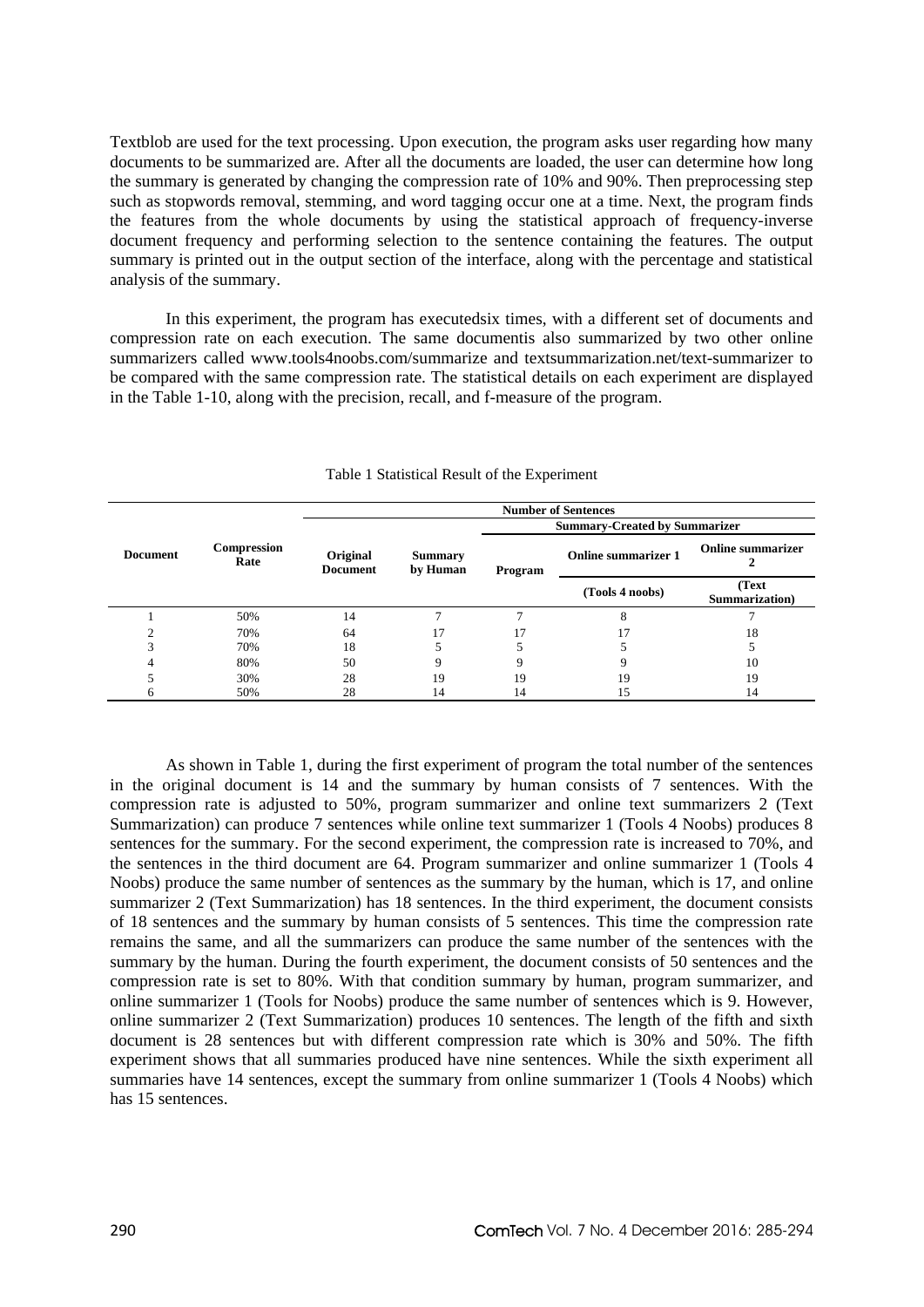| Tabel 2 List of Top Words in<br>the First Document<br>Generated by Program<br>Summarizer |                     |         | Tabel 3 List of Top Words in<br>the Second Document<br>Generated by Program<br>Summarizer | Tabel 4 List of Top Words in<br>the Third Document Generated<br>by Program Summarizer |                     |  |
|------------------------------------------------------------------------------------------|---------------------|---------|-------------------------------------------------------------------------------------------|---------------------------------------------------------------------------------------|---------------------|--|
| Document 1                                                                               |                     |         | Document 2                                                                                | Document 3                                                                            |                     |  |
| Word                                                                                     | <b>TF-IDF</b> value | Word    | <b>TF-IDF</b> value                                                                       | Word                                                                                  | <b>TF-IDF</b> value |  |
| Caledonia                                                                                | 0.026322045         | Holding | 0,028407671                                                                               | Auctions                                                                              | 0,056815343         |  |
| Island                                                                                   | 0,01754803          | Door    | 0.024998751                                                                               | Object                                                                                | 0.034089206         |  |
| Economy                                                                                  | 0,01754803          | Women   | 0.024998751                                                                               | Price                                                                                 | 0.028407671         |  |
| Noumea                                                                                   | 0,01754803          | Men     | 0.023862444                                                                               | Participants                                                                          | 0,022726137         |  |
| North                                                                                    | 0.01754803          | Dating  | 0,015908296                                                                               | Example                                                                               | 0,017044603         |  |

### Tabel5 List of Top Words in the Fourth Document Generated by Program Summarizer

Tabel 6 List of Top Words in the Fifth Document Generated by Program Summarizer

Tabel 7 List of Top Words in the Sixth Document Generated by Program Summarizer

| Document 4 |                     |              | Document 5          |                | Document 6          |  |
|------------|---------------------|--------------|---------------------|----------------|---------------------|--|
| Word       | <b>TF-IDF</b> value | Word         | <b>TF-IDF</b> value | Word           | <b>TF-IDF</b> value |  |
| Music      | 0.0515891986        | Internet     | 0.0364814306        | Coffee         | 0.0712137514        |  |
| People     | 0.0171963995        | <b>Books</b> | 0.019456763         | Century        | 0.0118689586        |  |
| Recorded   | 0.0132279996        | People       | 0.0145925722        | <b>Berries</b> | 0.0094951669        |  |
| Recording  | 0.0092595997        | Services     | 0.0145925722        | Drink          | 0.0094951669        |  |
| Played     | 0.0079367998        | Information  | 0.0121604769        | Coffee-houses  | 0.0071213751        |  |

Table 2 to 7 describes the five most important words in each document. These words are selected based on the highest term frequency-inverse document frequency that is calculated after preprocessing step. In Table 2, the word "Caledonia" has the highest TF-IDF value among the other words. Hence the sentence consisting of this keyword generates higher sentence score than the other and most likely to be selected as a part of the summary.

Tabel 8 Program Summarizer Evaluation

| <b>Document</b> | <b>Program Summarizer</b> |       |               |                  |        |                  |  |
|-----------------|---------------------------|-------|---------------|------------------|--------|------------------|--|
|                 | Correct                   | Wrong | <b>Missed</b> | <b>Precision</b> | Recall | <b>F-Measure</b> |  |
|                 |                           |       | 2             | 0.714            | 0.714  | 0,714            |  |
| 2               | 10                        |       |               | 0,588            | 0,588  | 0,588            |  |
| 3               | 4                         |       |               | 0,800            | 0,800  | 0,800            |  |
| 4               |                           |       | 2             | 0,778            | 0,778  | 0,778            |  |
|                 | 11                        | 9     | 8             | 0,550            | 0,579  | 0,564            |  |
|                 |                           |       | 6             | 0.533            | 0,571  | 0,552            |  |
|                 | Average                   |       |               |                  | 0.672  | 0,666            |  |

Tabel 9 Online Summarizer 1 (Tools 4 noobs) Evaluation

| Document | <b>Online summarizer 1 (Tools 4 noobs)</b> |       |               |                  |               |                  |  |  |
|----------|--------------------------------------------|-------|---------------|------------------|---------------|------------------|--|--|
|          | Correct                                    | Wrong | <b>Missed</b> | <b>Precision</b> | <b>Recall</b> | <b>F-Measure</b> |  |  |
|          | 6                                          | 2     |               | 0,750            | 0,857         | 0,800            |  |  |
|          |                                            | 8     | 8             | 0.529            | 0.529         | 0,529            |  |  |
|          |                                            |       |               | 0,600            | 0,600         | 0,600            |  |  |
| 4        |                                            |       |               | 0,778            | 0,778         | 0,778            |  |  |
|          | 10                                         | 9     | 9             | 0,526            | 0,526         | 0,526            |  |  |
|          |                                            |       |               | 0,500            | 0,500         | 0,500            |  |  |
| Average  |                                            |       |               | 0.614            | 0,632         | 0,622            |  |  |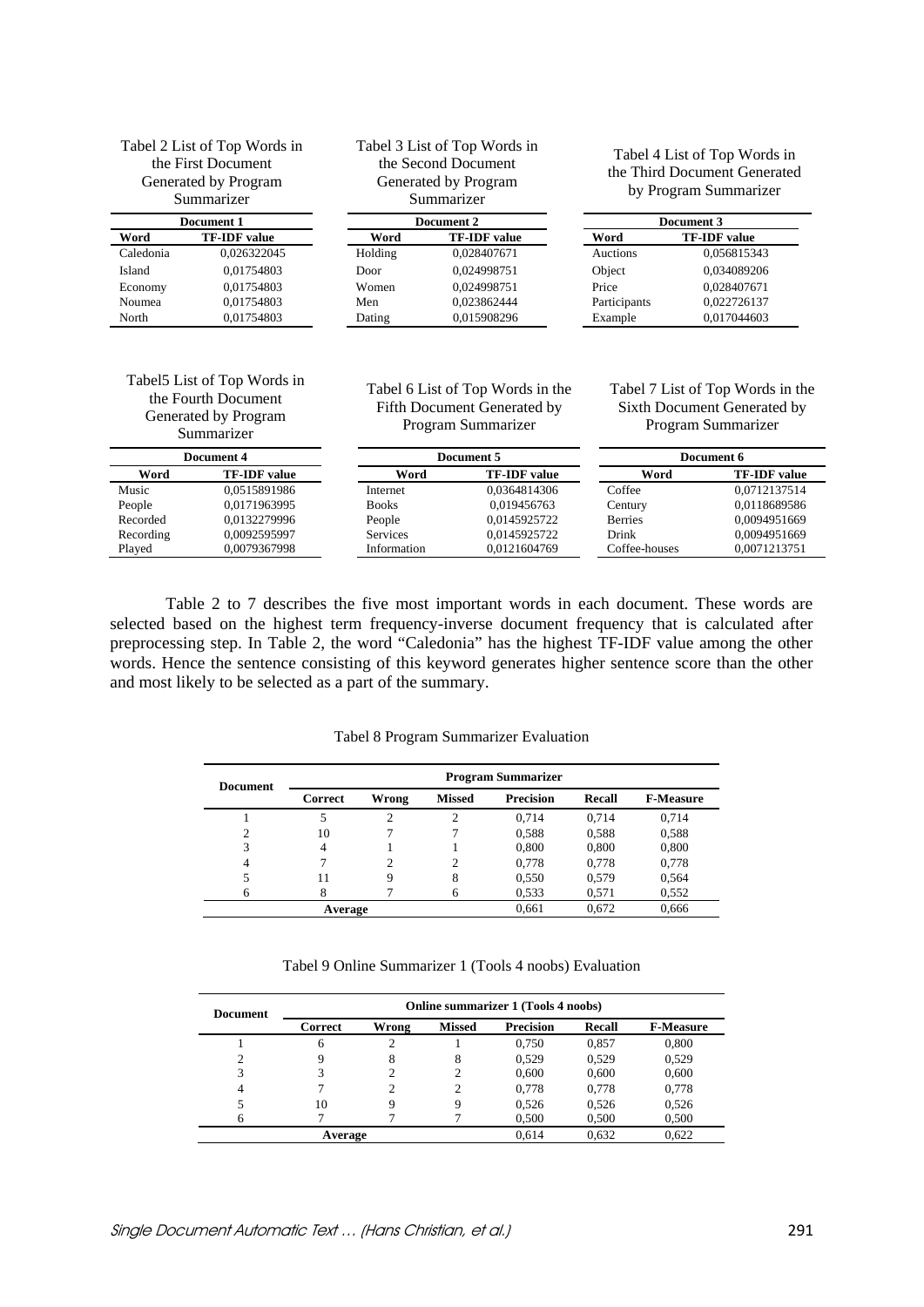| <b>Document</b> | <b>Online summarizer 2 (Text Summarization)</b> |       |               |                  |        |                  |  |  |
|-----------------|-------------------------------------------------|-------|---------------|------------------|--------|------------------|--|--|
|                 | Correct                                         | Wrong | <b>Missed</b> | <b>Precision</b> | Recall | <b>F-Measure</b> |  |  |
|                 |                                                 | ↑     |               | 0.714            | 0.714  | 0,714            |  |  |
| ↑               |                                                 | 9     | 8             | 0,500            | 0.529  | 0,514            |  |  |
| 3               | 4                                               |       |               | 0,800            | 0,800  | 0,800            |  |  |
|                 |                                                 |       | 3             | 0,667            | 0,667  | 0,667            |  |  |
|                 | 10                                              | 9     | 9             | 0,526            | 0,526  | 0,526            |  |  |
| 6               |                                                 |       | 6             | 0,533            | 0,571  | 0,552            |  |  |
| Average         |                                                 |       |               | 0.623            | 0.635  | 0,629            |  |  |

Tabel 10 Online Summarizer 2 (Text Summarization) Evaluation

According to Nedunchelian et al. (2011), the evaluation process of text summarization is performed by using three parameters which are precision, recall, and f-measure. Table 8, Table 9, and Table 10 represent the performance evaluation of the three different summarizers by using those parameters. The correct column shows the number of sentences that are extracted by the system and human; the wrong column shows the number of sentences that extracted by the system, and the missed column shows the number of sentences that extracted by the human.

The precision describes a ratio between the total of the relevant information and information which can be relevant or irrelevant to the system. The formula to calculate the precision can be seen below.

$$
Precision = \frac{Correct}{Correct + Wrong} \tag{4}
$$

On the other hand, recall describes a ratio between the total of the relevant information given by the system and the total of the relevant information which occurs inside the collection of information. The formula to calculate recall is as following.

$$
Recall = \frac{Correct}{Correct + Missed}
$$
 (5)

Next, f-measure is a relationship between recall and precision which represent the accuracy of the system. The formula to calculate f-measure is in below.

$$
F-measure = \frac{2 \, x \, Precision \, x \, Recall}{Precision + Recall} \tag{6}
$$

During the first experiment, online summarizer 1 (Tools 4 Noobs) produces correct and less missed sentences compared to the other summarizers. Therefore, this online summarizer produces the highest f-measure about 0,8. In the fourth experiment, program summarizer and online summarizer 1 (Tools 4 Noobs) produce the same number of the correct sentence which is 7 sentences. Moreover, online summarizer 2 (Text Summarization) produces only 6 correct sentences. However, in the second, third, fifth, and sixth experiment, program summarizer produces greater f-measure than the other online summarizers. Thus, the result of the average f-measure value from the six experiments is that program summarizer has the highest average f-measure about 0,666, the second one is online summarizer 2 (Text Summarization) with 0,629, and last the online summarizer 1 (Tools 4 Noobs) with 0,622.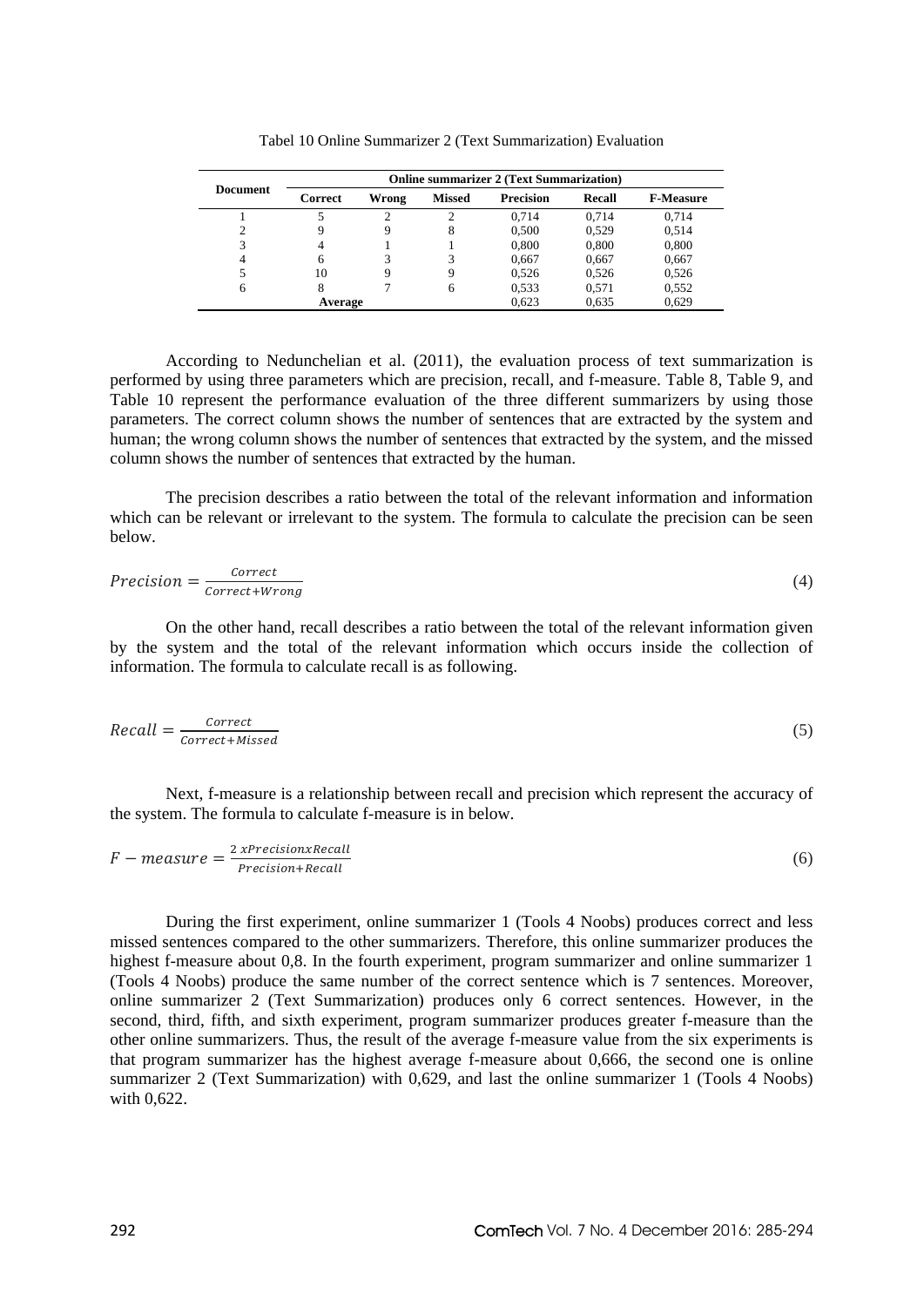## **CONCLUSIONS**

This research explains the use of the algorithm of TF-IDF in an automatic text summarization program. Through this experiment, it can be seen that the TF-IDF algorithm can be used as the effective method to produce an extractive summary. It generates the summary with 67% of accuracy, which is a better result of the summary than other online summarizers.

From the comparison result between program summarizer and two online summarizers by using the statistical approach, it can be concluded that the program produces the better summary. By using the extractive method, TF-IDF is proven as a powerful method to generate the value which determines how important a word inside the document is. The value helps the program to determine which sentence to be used in the part of the summary.

There are some improvements that can be applied to this program to produce a more accurate summary. First, it is by making the summary biased on the title of the document. A title is a sentence or word that describes the main event or what the article is. Therefore, a high value of TF-IDF can be given to the word that appears in the title so that the program can produce a better result of the summary. Second, it is by increasing the number of experiment with a various type of sample document to increase the accuracy to calculate precision, recall, and f-measure value. It is because the more documents are summarized, the more valid the result of the average f-measure value becomes. Third, it should involve more respondents to evaluate the system by determining the number of correct, wrong, or missed sentences within the summary. This process will increase the validity of the experiment because the decision whether the sentence is the part of the summary is determined among the respondents.

## **REFERENCES**

- Al-Hashemi, R. (2010), Text Summarization Extraction System (TSES) Using Extracted Keywords, *International Arab Journal of E-Technology*, *1*(4), 164- 168.
- Bird, S., Klein, E., & Loper, E. (2009) *Natural language processing with Python*. United States: O'Reilly Media.
- Das, D., & Martins, A. F. (2007). A survey on automatic text summarization. *Literature Survey for the Language and Statistics, 3*(3), 1-12.
- Kao, A., & Poteet, S. R. (2007). *Natural Language Processing and Text Mining*. United States: Springer Media.
- Kulkarni, A. R., & Apte, S. S. (2013). A domain-specific automatic text summarization using Fuzzy Logic. *International Journal of Computer Engineering and Technology (IJCET)*, *4*(4), 449- 461.
- Lahari, E., Kumar, D. S., & Prasad, S. (2014). Automatic text summarization with Statistical and Linguistic Features using Successive Thresholds. In *IEEE International Conference on Advanced Communications, Control and Computing Technologies 2014*.
- Munot, N., & Govilkar, S. S. (2014). Comparative study of text summarization methods. *International Journal of Computer Applications*, *102*(12), 33-37.